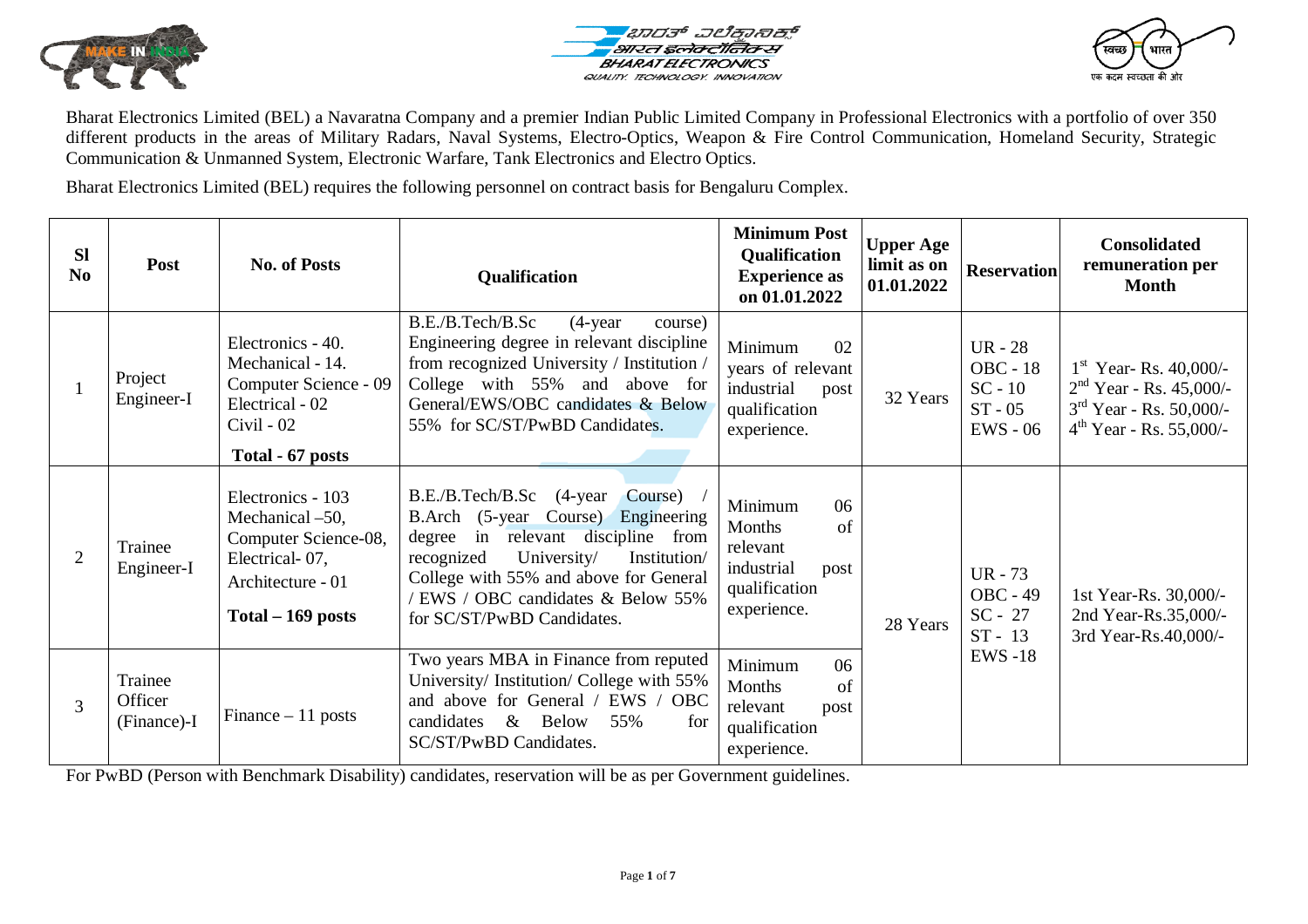





### **1.0 TERMS OF ENGAGEMENT & ALLOWANCE**:

## a) **Project Engineers - I :**

Project Engineers will be engaged for an initial period of 03 years which may be extended further for a period of 01 year (maximum tenure of 04 years) based on project requirement and individual performance. Candidates will be paid a consolidated remuneration of Rs. 40,000/- per month for the 1<sup>st</sup> year, Rs. 45,000/- per month for  $2<sup>nd</sup>$  year, Rs. 50,000/- per month for  $3<sup>rd</sup>$  year and in the event of extension of contract, the remuneration shall be Rs. 55,000/- per month for  $4<sup>th</sup>$  year.

### b) **Trainee Engineer-I and Trainee Officers-I :**

Trainee Engineers will be engaged for an initial period of 02 years and may be extended further for a period of 01 year (maximum tenure of 03 years) based on project requirement and individual performance. Candidates will be paid a consolidated remuneration of Rs. 30,000/- per month for the  $1<sup>st</sup>$  year, Rs. 35,000/- per month for 2nd year and in the event of extension of contract, the remuneration shall be  $\overline{Rs}.40,000/$ - per month for  $3<sup>rd</sup>$  year.

In addition to the remuneration indicated above, a consolidated amount of Rs. 12,000/- per year will be paid towards expenses like medical insurance premium, attire allowance, stitching charges, footwear allowance, etc.

## **2.0 Upper Age limit as on 01.01.2022 :**

**Project Engineer – I:** The age limit should be not more than 32 years for General & EWS candidates.

**Trainee Engineer - I and Trainee Officer – I :** The age limit should be not more than 28 years for General & EWS candidates.

- a) The upper age limit will be relaxable for OBC candidates by 03 years and SC/ST candidates by 05 years. For candidates belonging to PwBD category having minimum 40% disability or more will get 10 years' relaxation in addition to the relaxation applicable to the categories mentioned above.
- b) SSLC/SSC/ISC mark card and any other valid document will be considered as proof of date of birth.

#### **Please Note:**

- a) Candidates seeking age relaxation will be required to attach copy of necessary certificate along with application and submit in original in case of selection or provide at any subsequent stage of the process for verification.
- b) The EWS / Caste / Disability Certificate should be strictly in the format available on the BEL website failing which, candidates will be considered under 'General' category, provided they are otherwise meeting all other criteria stipulated for General Candidates.
- c) The application of the candidates not meeting the prescribed age criteria will be rejected / cancelled without any prior intimation.
- d) Candidates belonging to OBC category (Non creamy layer) should produce the certificate issued on or after 01.01.2021.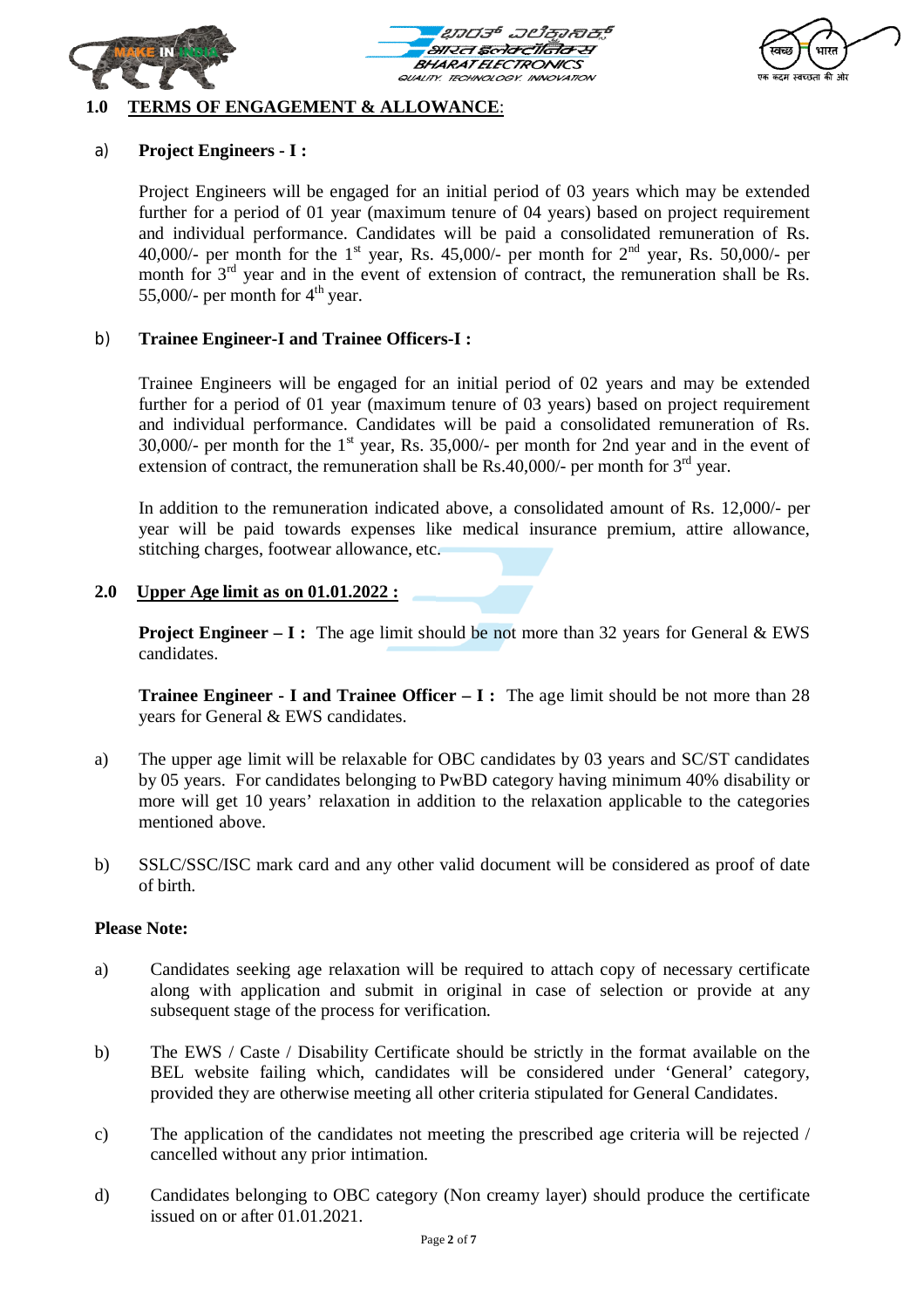





# **3.0 EDUCATIONAL QUALIFICATION:**

## a) **Project Engineers – I:**

BE/B.Tech/B.Sc Engineering (4 years course) from recognised Institute/University/College in the following Engineering disciplines - Electronics / Mechanical / Computer Science / Electrical / Civil Engineering.

### b) **Trainee Engineers – I :**

BE/B.Tech/B.Sc (4 years course)/B.Arch (5 years course) Engineering from recognised Institute/University/College in the following Engineering disciplines - Electronics / Mechanical / Computer Science / Electrical / Architecture.

### c) **Trainee Officer (Finance) –I :**

Two Years MBA in Finance from reputed University/ Institution/College.

The disciplines and subjects defined for the Engineering posts mentioned above are as follows:

| <b>SUBJECT</b>          | <b>DISCIPLINE</b>                                                                                                   |  |  |
|-------------------------|---------------------------------------------------------------------------------------------------------------------|--|--|
| Electronics             | Electronics<br>Electronics & Communication<br>Electronics & Telecommunication<br>Communication<br>Telecommunication |  |  |
| Mechanical              | <b>Mechanical Engineering</b>                                                                                       |  |  |
| <b>Computer Science</b> | <b>Computer Science</b><br>Computer Science & Engineering<br>Computer Science Engineering.                          |  |  |
| Civil                   | Civil Engineering                                                                                                   |  |  |
| Electrical              | Electrical & Electronics Engineering<br>Electrical Engineering.                                                     |  |  |
| Architecture            | <b>Architecture Engineering</b>                                                                                     |  |  |

### **Please Note:**

- a) For all the posts indicated, the candidates should have qualified from AICTE/UGC approved college/Institute or recognized University.
- b) Candidates applying for the above indicated posts should possess 55% and above for General/EWS/OBC and Below 55% for SC/ST/PwBD.
- c) Candidates have to compulsorily attach the Provisional / Final Degree Certificate as proof of completion of Degree and indication of Class and percentage of marks.
- d) In case any University/Institution or college is following an evaluation system of CGPA/DGPA/OGPA or letter grade, wherever applicable, it is mandatory for the candidate to submit proof of Percentage (%) issued by university/Institution/College and awarded class along with the degree certificate.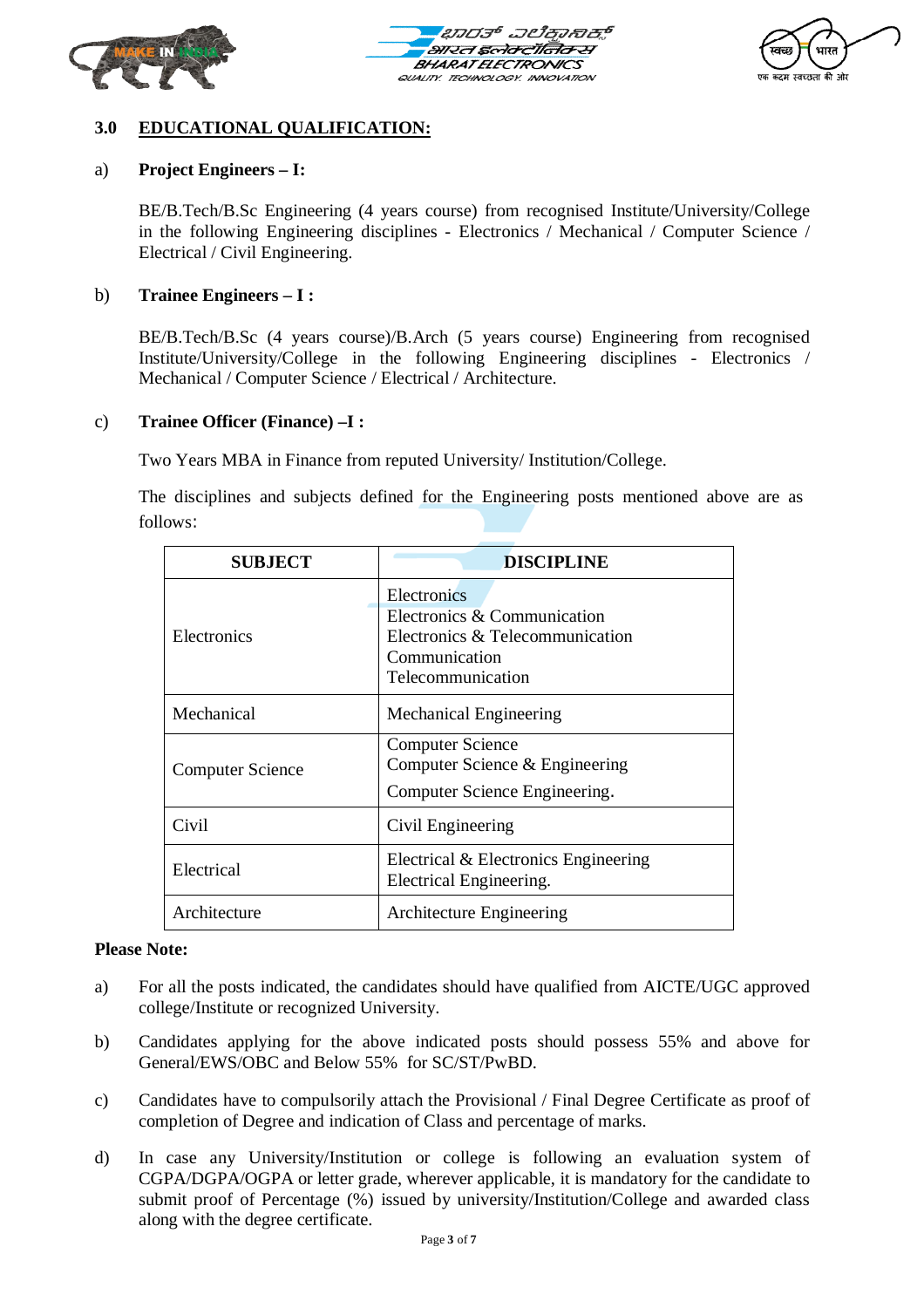





- e) In case there is no mention of specialization in the qualifying degree as required in the minimum essential educational qualification, candidates are required to submit a Certificate from their University/Institution/College which indicates their specialization in qualifying degree.
- f) Candidate's application without the relevant prescribed documents mentioned will be rejected / cancelled without any prior intimation.

# **4.0 POST QUALIFICATION EXPERIENCE AS ON 01.01.2022 :**

## a) **Project Engineer – I :**

Candidates should possess minimum '**Two years'** of relevant industrial experience.

## b) **Trainee Engineer & Trainee Officer-I:**

Candidates should possess minimum '**Six Months'** of relevant industrial experience.

#### **Please Note:**

- a) Candidates possessing relevant Industrial post qualification experience only need to apply.
- b) Academy/Teaching/Research work, experience in non-profit organization, internship\project work placements which are part of academic curriculum will not be considered as experience. Work experience prior to completion of BE/BTech will not qualify as relevant Post Qualification Experience.
- c) Candidate should possess Experience certificates/Documents issued by the previous and present employer clearly indicating period of employment and post held.
- d) The decision of the Selection Committee with respect to industrial experience will be final. Work experience indicated without supporting documents will not be considered and is liable to be rejected /cancelled without any prior intimation.

## **5.0 SELECTION PROCEDURE:**

a) Candidates should meet the eligibility criteria as specified in the advertisement. Candidates who meet the eligible criteria with respect to relevant qualification, Post Qualification experience will be allotted weightage as follows:

| <b>Criteria</b>                                                                                                                                                                                                                   | Weightage |
|-----------------------------------------------------------------------------------------------------------------------------------------------------------------------------------------------------------------------------------|-----------|
| Aggregate marks scored in their relevant degree qualification.                                                                                                                                                                    | 75%       |
| <b>Relevant Post Qualification Experience:</b><br>2.5 marks for minimum stipulated post qualification experience and<br>additional 1.25 marks for every additional 6 months of relevant<br>experience, up to maximum of 10 marks. | 10%       |
| Interview for Shortlisted candidates.                                                                                                                                                                                             |           |

b) Candidates will be shortlisted for the interviews based on the above criteria (out of 85 marks), in the ratio of 1:5.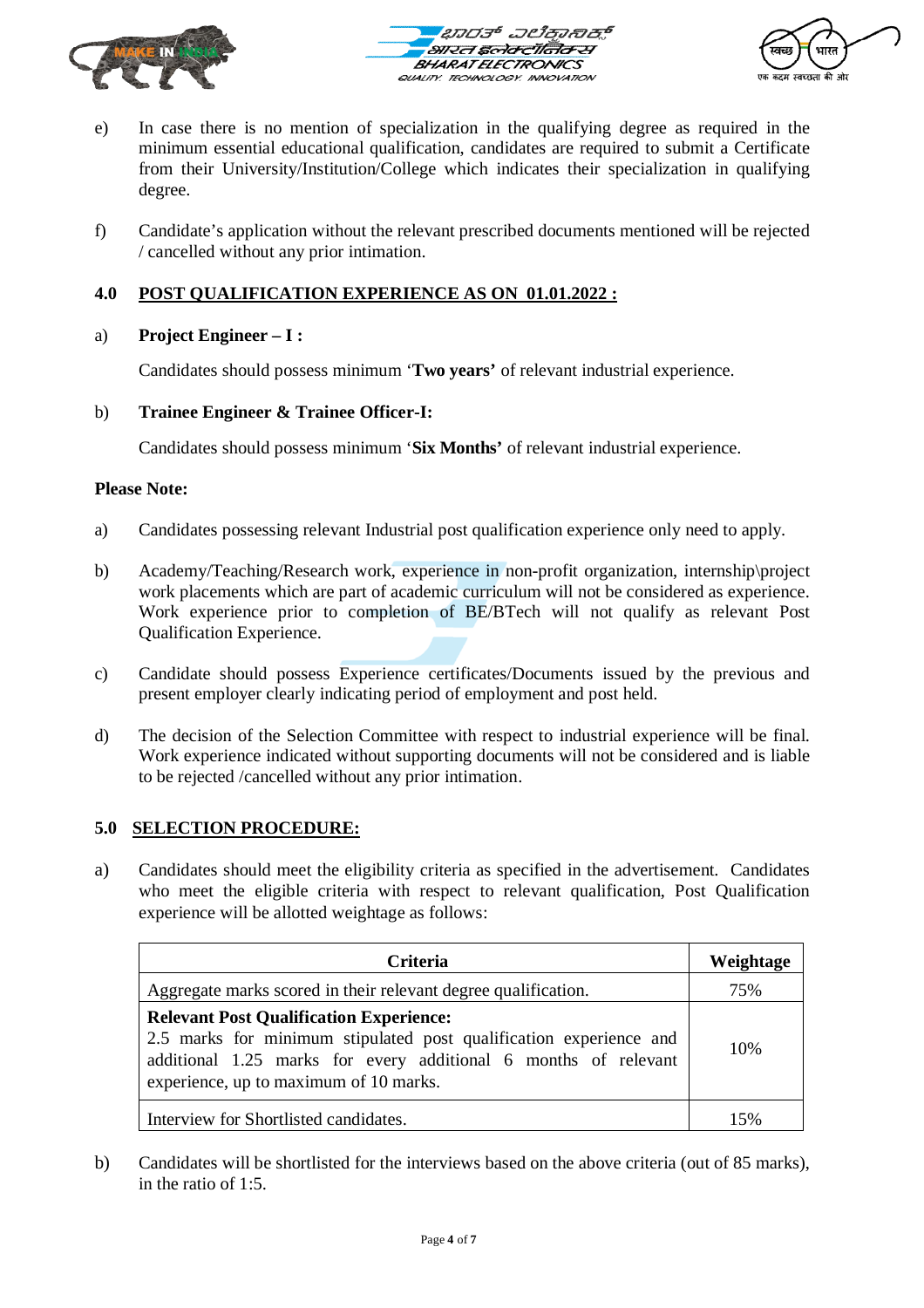





c) Intimation on conducting video based interviews will be sent to E-mail ID provided by the candidate. Candidates are required to comply with the instructions indicated therein. The results of the final selection will be available on BEL website.

## **Please Note :**

a) Candidates have to carefully enter the details in the application and attach the documents as prescribed. In case, the details mentioned do not tally with the supporting documents, the candidate application will be rejected without any prior intimation.

## **6.0 HOW TO APPLY:**

- a) Candidates who are desirous of applying for the above posts indicated in the advertisement may apply online by clicking the link provided against the advertisement and click on https://jobapply.in/BEL2022TETOPE. **The last date to submit online applications is 04.02.2022.**
- b) Candidates are required to read all the instructions given in the advertisement and enter all information correctly in the online application form and verify the same before submission, as changes shall not be permitted after submission of the application form.
- c) In case a candidate submits more than one application for the same post, the application against which bank challan is deposited shall only be considered. Further, if a candidate submits two applications with bank challan for the same posts, the application with the latest registration number shall only be considered.
- d) If candidates are employed in BEL, they shall submit prior intimation to their respective SBU/Unit HR.
- e) Candidates who are already working as Project Engineers / Trainee Engineers / Trainee Officers (Finance) in one of the Units of BEL are not eligible to apply to the lateral posts. However, candidates who are working as Trainee Engineers and are fulfilling the eligibility criteria as per the advertisement can apply for the post of Project Engineer-I

## **7.0 APPLICATION FEES :**

| Post                                                  | Application<br>Fee | <b>Exemption</b>                                                           |  |  |
|-------------------------------------------------------|--------------------|----------------------------------------------------------------------------|--|--|
| Project Engineer $-I$                                 |                    | $\text{Rs.}500$ /- Candidates belonging to SC,<br>ST & PwBD categories are |  |  |
| Trainee Engineer & Trainee Officer<br>$(Finance) - I$ | Rs.200/-           | exempted from payment of<br>application fee.                               |  |  |

- a) The application fee should be remitted through SBI Collect (through online). Candidates are requested to read the details and screenshots for making the payment.
- b) Candidates can also make the payment by approaching SBI branch. You have to select SBI branch in the payment option and download pre-printed challan generated through SBI Collect and deposit the application fee (as applicable) plus applicable bank charges in any SBI Branch. The candidate should ensure to obtain the seal and signature of the bank official.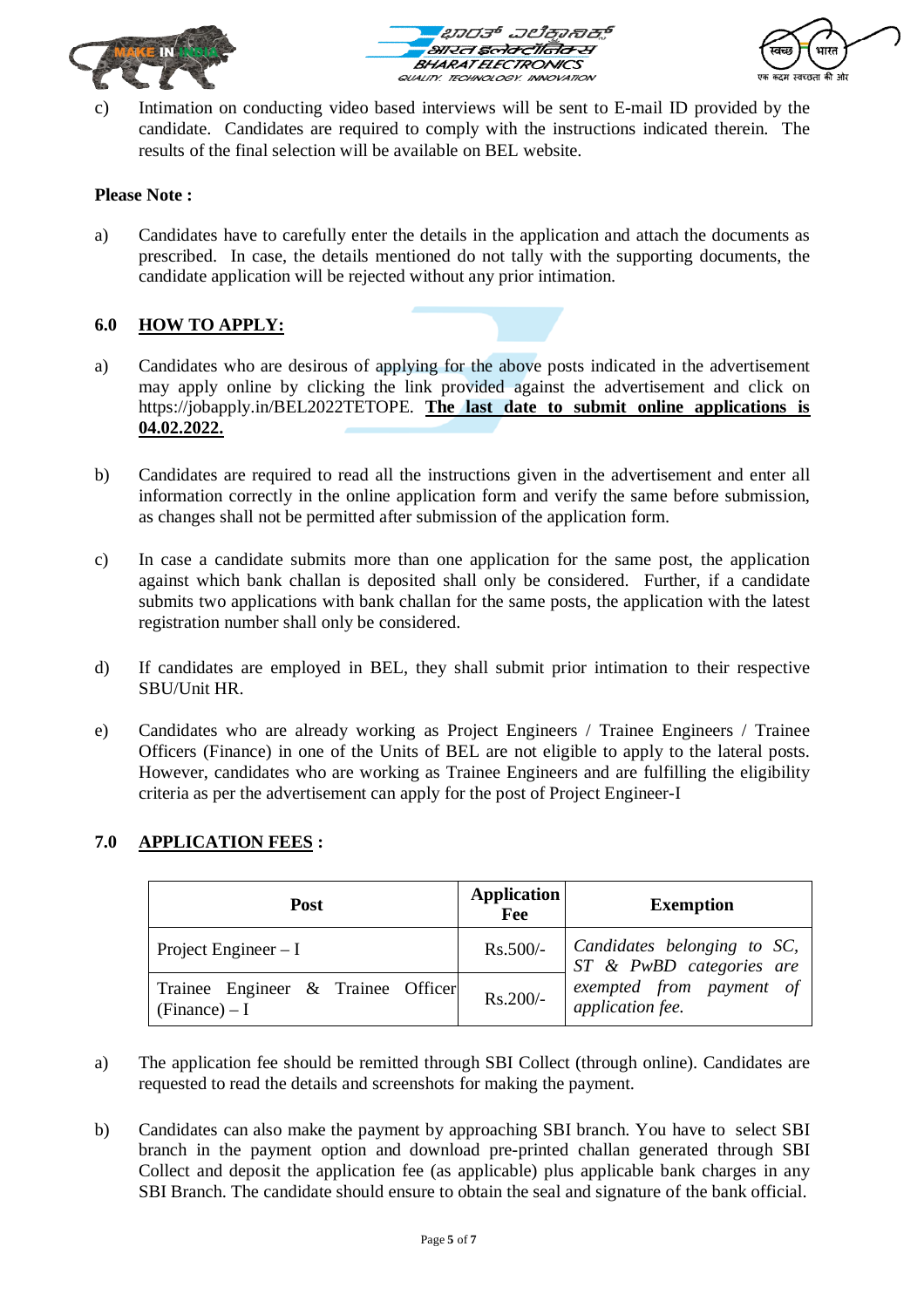





- c) General/EWS/OBC candidates have to enter the "**SBI Collect reference No.**" generated after payment, in the Online Application Form before proceeding to fill the other details in the Application form.
- d) Candidates may go through all instructions and eligibility criteria carefully before remitting Application Fee and submitting the application. **Fee once paid will not be refunded.**
- e) In case a candidate applies for both posts, Trainee Engineer and Project Engineer the application fee should be remitted separately for each post.

## **8.0 DOCUMENTS TO BE SUBMITTED BY CANDIDATES WHILE SUBMITTING ONLINE APPLICATION:**

- a) Scanned Passport size photo
- b) SSLC/SSC/ISC marks card or any other valid document as proof of date of birth.
- c) Final degree/Provisional Degree certificate of relevant qualification.
- d) Proof of norms for CGPA/DGPA/OGPA or letter grade/document for percentage/class issued by university/Institution/College.
- e) Caste/Tribe/Community/Disability/Economic status Certificate in case of candidates belonging to SC/ST/OBC/PwBD/EWS respectively. Candidates claiming reservation under any of the above categories are required to submit the certificate in the prescribed format. The formats of various certificates are provided as link to the advertisement. Candidates belonging to OBC category should produce the Certificate issued on or after 01.01.2021 and for EWS Certificate issued for the year 2021-22.
- f) Post qualification work experience certificate/s from previous / current employer.
- g) Candidates employed on permanent/Fixed term basis in Government / Quasi Government and Public Sectors undertaking should compulsorily submit the **'No Objection Certificate'** along with the application.
- h) Candidates employed on temporary basis in Government / Quasi Government and Public Sectors undertaking should compulsorily submit Offer of Appointment and latest payslip.

# **9.0 GENERAL:**

- a) Only Indian nationals can apply for the posts.
- b) The number of posts indicated above, may vary based on the actual requirement at the time of selection. Application data incomplete, not in prescribed format, without the required enclosures will be summarily rejected without assigning any reason and no correspondence in this regard will be entertained.
- c) Candidates are advised to carefully read the full advertisement for details of eligibility criteria and selection modalities before submission of application.
- d) The candidates should be willing to travel extensively across the country based on the project requirement. Candidates may be posted anywhere in India at any point of time. Hence, candidates who are desirous of applying for the posts should be willing to relocate based on the project requirement across India.
- e) Application of the candidate without fee payment (Except for SC/ST/PwBD) will be rejected/cancelled without any prior intimation.
- f) All information submitted in the application will be verified with the original documents at the time of document verification or at any stage of the recruitment process. If any documents/information provided by the candidate is found to be false or incorrect or Non-